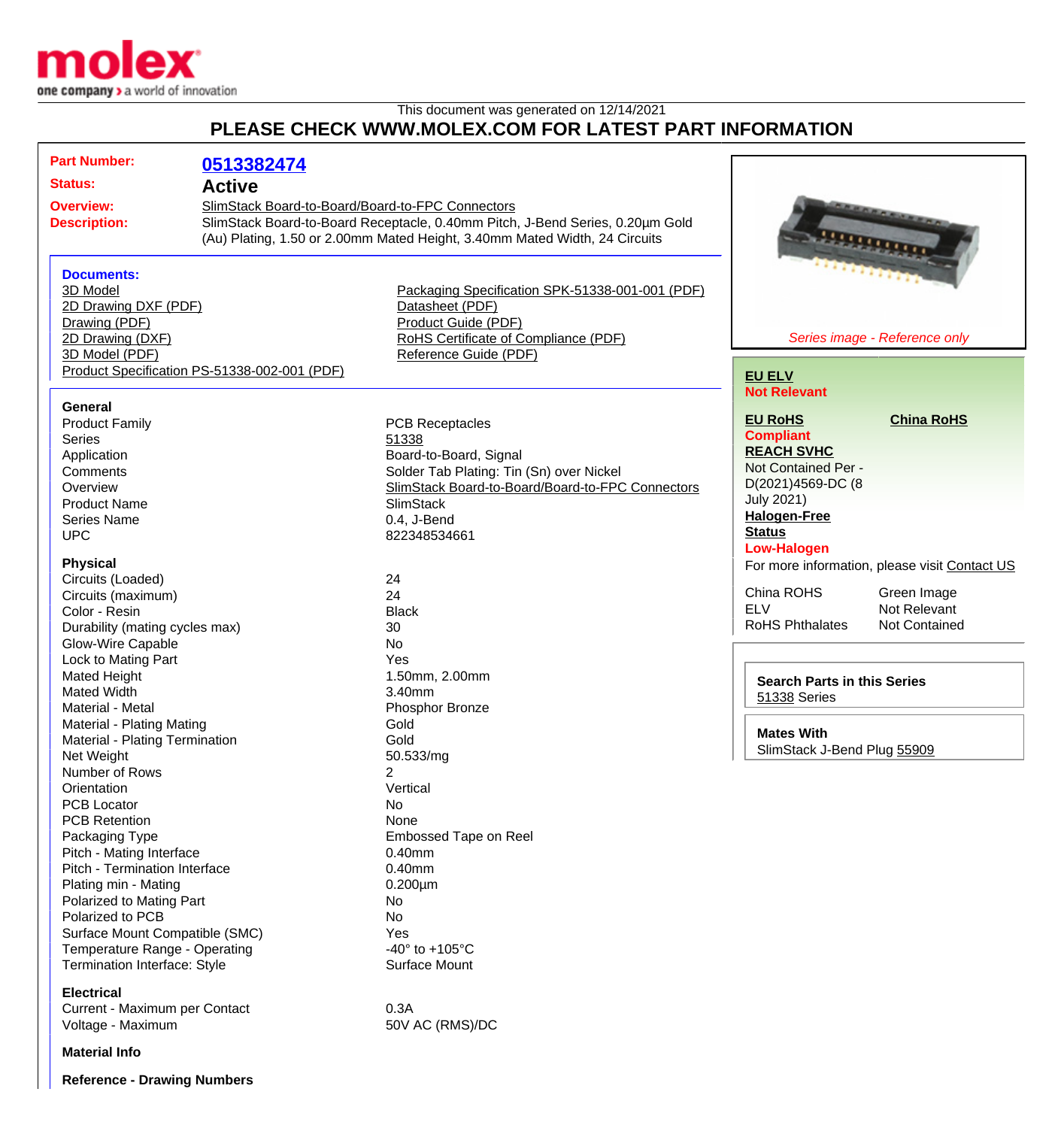Sales Drawing Sales Drawing SD-51338-003-001, SD-51338-004-001

This document was generated on 12/14/2021

## **PLEASE CHECK WWW.MOLEX.COM FOR LATEST PART INFORMATION**